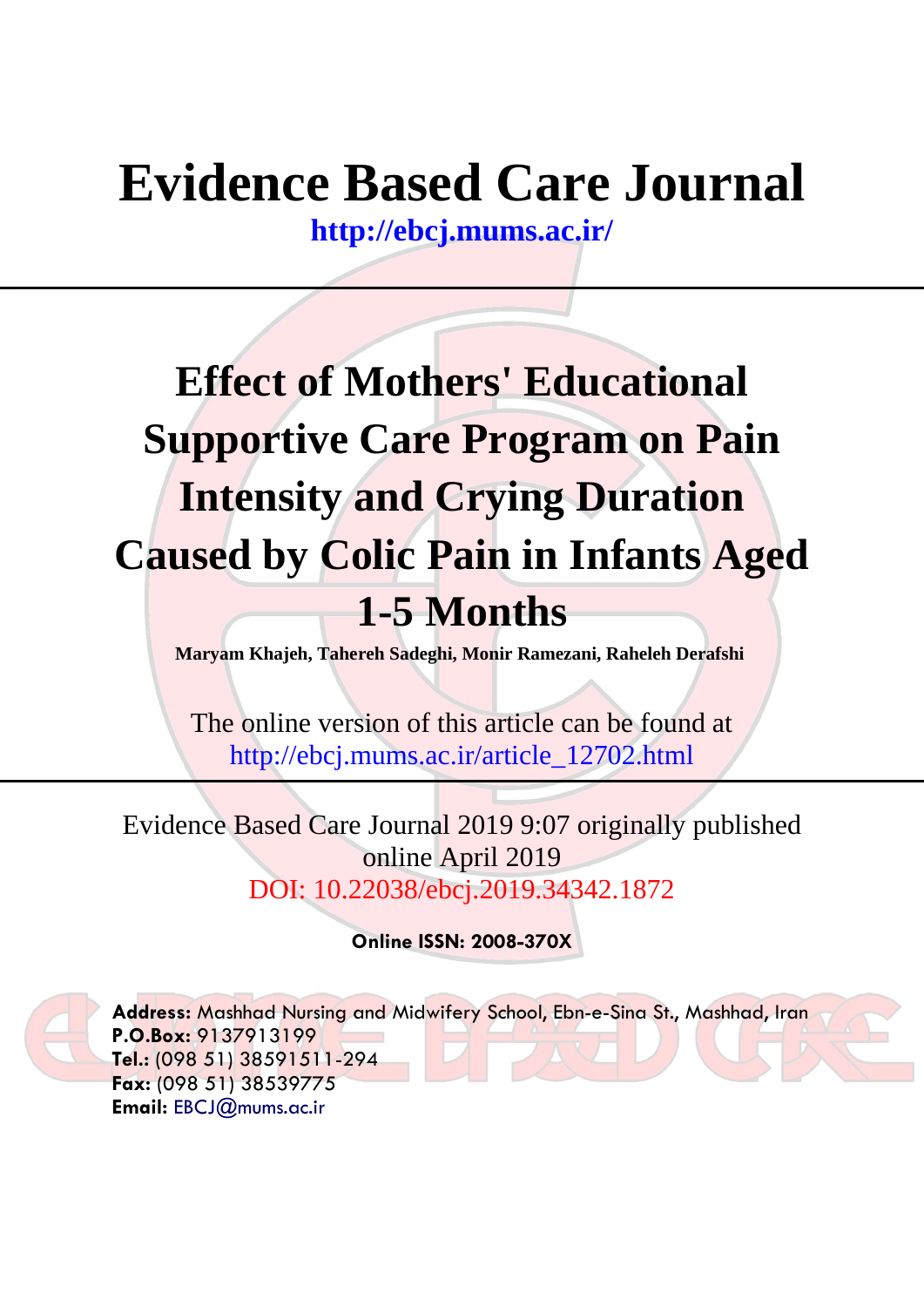

**Evidence Based Care Journal** 



### **Effect of Mothers' Educational Supportive Care Program on Pain Intensity and Crying Duration Caused by Colic Pain in Infants Aged 1-5 Months**

Maryam Khajeh<sup>1</sup>, Tahereh Sadeghi<sup>2\*</sup>, Monir Ramezani<sup>2</sup>, Raheleh Derafshi<sup>3</sup>

**Received**: 14/09/2018 **Accepted**: 09/04/2019

Evidence Based Care Journal, 9(1): 7-15

### **Abstract**

**Background**: Baby colic is one of the most common digestive problems in infants. Due to its several and unknown causes, colic treatment depends on the parent's individual and social education and support.

**Aim:** This study aimed to determine the effect of mothers' educational supportive care program on the pain intensity and crying caused by colic in infants aged 1-5 months.

**Method**: This study was conducted based on a randomized controlled clinical trial. This study included 88 infants with colic who were referred to a specialized pediatric clinic at a public hospital in eastern Iran. The patients were randomly divided into the intervention and control groups. The educational supportive care program was implemented for eight days and the infant crying duration and frequency were recorded each day. On the other hand, the control group received the clinic routine care. Subsequently, the data were analyzed in SPSS software (Version 21).

**Results**: The two groups were homogeneous in terms of demographic variables (P<0.05). According to the results of the paired t-test, the infant pain intensity in the intervention and control groups was  $0.7\pm1.7$  and  $0.7\pm1.7$ , respectively (P<0.001). Moreover, the duration of the crying caused by colic pain based on the Wilcoxon test was 6.2±22.8 and 6.2±8.9 min in the intervention and control groups, respectively (P<0.001).

**Implications for Practice**: Individual education and provision of an educational supportive care program can affect infants' pain and cry. Therefore, it is suggested that further studies provide a group and peer educational supportive care program.

**Keywords:** Educational supportive care program, Infant, Infantile colic

\*Corresponding author, Email: sadeghit@mums.ac.ir

<sup>1.</sup> MSc Student in Neonatal Intensive Care Nursing, School of Nursing and Midwifery, Mashhad University of Medical Sciences, Mashhad, Iran

<sup>2.</sup> Assistant professor, Nursing and Midwifery Care Research Center, Mashhad University of Medical Sciences, Mashhad, Iran

<sup>3.</sup> Assistant Professor, Department of Pediatric, Gonabad University of Medical Sciences, Gonabad, Iran.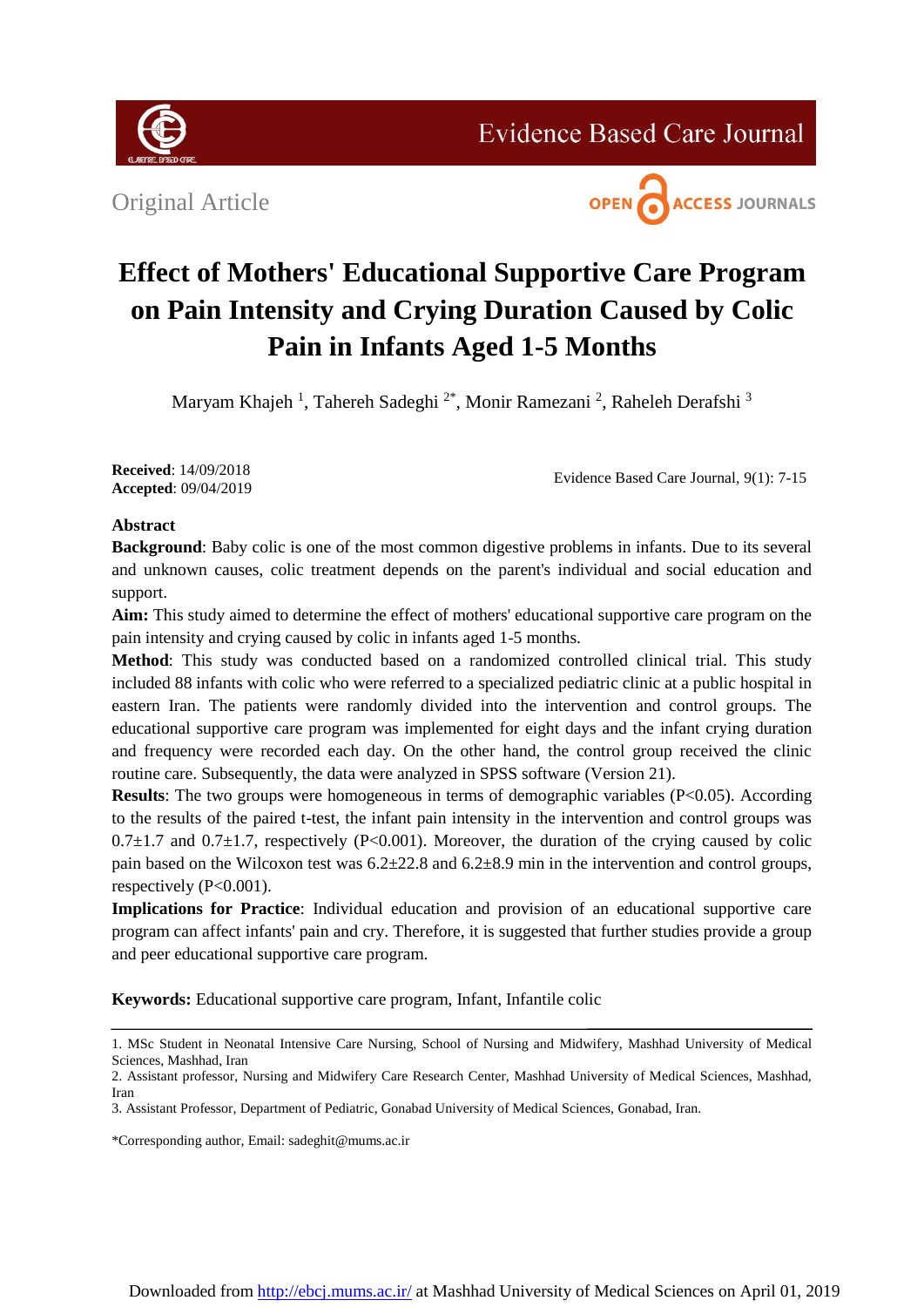#### **Introduction**

Infantile colic is a common problem that is observed during the first three months of infants' birth. With regard to the studies conducted, this issue is one of the common causes of mothers' complaints and referrals that involves both the family (especially primiparous breastfeeding mothers) and the health system (1, 2). The word "colic" is used for infants who have long-term crying without any clear reason during the first three months of life (3).

Infantile colic is defined as periods of severe and insistent crying without any particular cause. Excessive crying appears three to 12 weeks after birth and then intensifies (4, 5). According to Wessel's diagnostic criterion, the healthy infant crying for more than three hours a day, three days a week, and three consecutive weeks is called infantile colic. Such cryings are frequently observed in the afternoon and night (3, 6). Other symptoms include flushing, parachroma around the lips, abdominal distension, lifting and pulling up the legs into the abdomen, the coldness of the ends and punching the hands. Attacks terminate when the infant is tired, or improve temporarily by discharging gas or stool from the intestine (7). Colic pain during infancy is the most common digestive problem in infants. According to the previous studies, this complication is one of the common causes of mothers' complaints and referrals that involves both the family and the health system (8).

Although colic improves automatically up to 2-3 months after birth, and it may last for 4 or 5 months in 20% of cases, it can cause severe concerns and unnecessary costs, such as visits to several physicians, different paraclinical interventions, and using different drugs due to the severe cryings of the infant (7). Colic causes stress in parents and other members of the family. A sense of incapability in satisfying the child's needs may cause sleep deprivation, sleep pattern disorder, and parental sleep pattern disorder, and fatigue. Infantile colic decreases maternal self-efficacy in lactation and enhances her depression risk (8). In addition, physicians must spend a lot of time to justify their families. With regard to the above discussion, it is necessary to find a method to treat this disease (9).

The incidence of colic in infants was estimated to be between 8% and 40%. There was no difference between genders, breastfeeding infants, infants fed by powdered milk, and premature and mature infants in terms of the incidence of colic (3). In a study conducted in Iran, about 40 to 50% of infants under 3 months of age suffer from colic (4). However, the disappointing fact is that although one out of five infants suffers from infantile colic and numerous studies have been conducted on this disease, there is no proven cause for it (7).

Due to its several and unknown causes, colic treatment depends on the parents' individual and social education and support (10). The colic is potentially affected families because of the lack of a definitive treatment, which indicates the significance of conducting other studies on this area (11). The determination of an effective strategy on infantile colic improves the quality of life of families (7, 12). Unfortunately, there is still no reason for the crying and pain in the colic. For this reason, it is suggested that colic may have a multifactorial cause  $(3, 11)$ .

However, despite 40 years of studies, its etiology is still ambiguous. Researchers considered three causes for this disease, namely intestinal causes, behavioral problems as a result of the lack of proper relationship between parents and infants, and a set of different causes that cannot be clinically diagnosed easily. Due to different etiologies, different treatments are available, including replacement of cow's milk protein with soybean, reduction of milk lactose, fiber-rich enriched powdered milk, herbal tea, pain medications (e.g., dicyclomine), and behavioral interventions (lullaby, massage).

On the other hand, the unconfirmed cause for colic has led to a wide range of treatments for this issue. These treatments can be divided into three major groups of pharmaceutical treatment, nutritional treatment, and treatment via parental care (13-15). One of the pharmaceutical treatments is dicyclomine, which is the only drug affecting this disorder. Unfortunately, rare dangerous side effects such as apnea, coma, seizure, and even mortality have been reported in 5% of the infants treated with this drug. With regard to the above-mentioned side effects and benignity of colic, the use of this drug is not recommended (16), and it is prohibited in infants less than 6 months old (17).

It was found that nutritional treatments, especially the use of probiotics, are safer than pharmaceutical treatments (18). Although there may be widespread disorders about the real causes of colic, it has been widely demonstrated that probiotics can have a positive effect on the infants' gastrointestinal system. Probiotics affect the increase in the growth of gut flora (9). One of the treatments mentioned as parental care is infant massage. It can be effective in treating colic via decreasing the stress on the muscles and internal organs, as well as accelerating blood supply to the tissues and organs (19).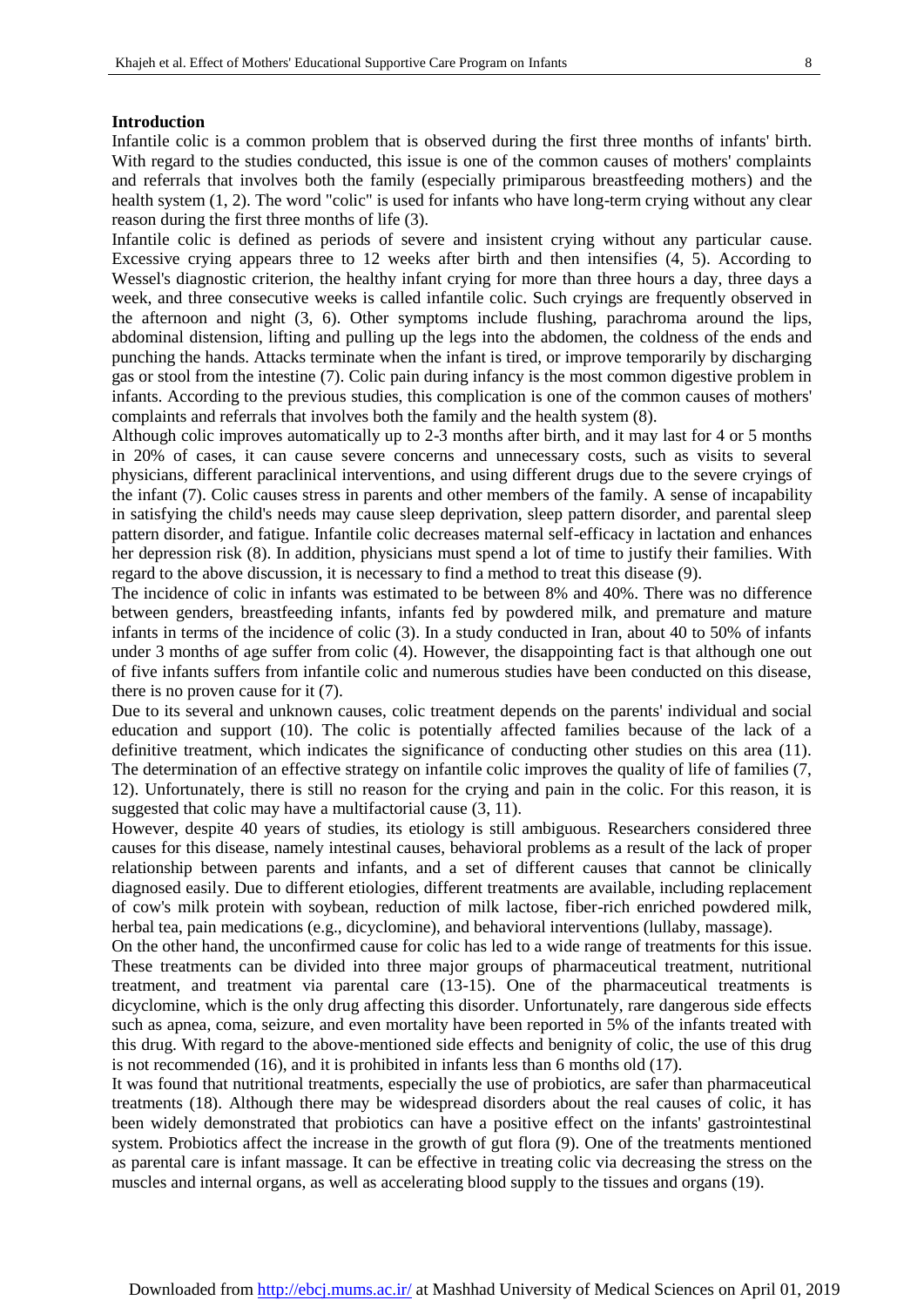Moreover, massage can improve the relationship between infant and mother and plays a role in gaining the infant's weight, resolving digestive problems, and improving their immune system (20). Infants massage does not only have any side effects it can also be useful for infants and mothers in many cases. Massage can lead to the reduction of intense crying and increase of the sleep duration. Therefore, massage can be recommended as a successful treatment for infants' colic (13).

Mother's diet is effective for the treatment of infantile colic; accordingly, some studies believe that risk factors for colic are observed during pregnancy or after birth. Furthermore, the most important cause that has been suggested so far is the allergy to cow's milk. A diet free of cow's milk is recommended as a primary treatment for infantile colic in the infants fed by breast milk (4, 21). Colic treatment is a multifaceted one due to its several and unknown causes; therefore, pharmaceutical treatments, nutritional treatments, and treatment via parental care can simultaneously affect infants' health (8). One of the factors ensuring social health is to deal with the infantile colic. With regard to the importance of training nurses, they should be trained to deal with colic which is one of the central tasks of nurses. Therefore, this study aimed to determine the effect of educational supportive care program for mothers on the sleep, pain, and amount of crying caused by colic in infants aged 1-5 months.

#### **Methods**

This randomized clinical trial aimed to determine the effect of educational supportive care program on the reduction of the intensity of crying and pain caused by infantile colic from January 2017 to May 2018. Statistical population of the study included infants aged 1-5 months who were referred to a specialized pediatric clinic (in the outpatient department) at a public hospital in eastern Iran. All infants with the first referral to the clinic, whose pain caused by colic was confirmed by the physician, were included in this study.

The inclusion criteria were: 1) exclusive breastfeeding, 2) infants aged 1-5 months, 3) lack of infant nutrition and congenital autoimmune disease, 4) infants with normal birth weight (gestational age greater than 37 weeks and birth weight of more than 2500 grams should be recorded on the infant vaccination card appropriate weighing of the infant at that age is based on the percentile), and 5) lack of mothers' addiction.

On the other hand, the participants with 1) noncompliance with exclusive breastfeeding, 2) acute diseases, including colds, 3) the use of chemical medicines without a physician's prescription, such as carminatives at the time of intervention, 4) unwillingness to participate in the study, and 5) unwillingness to complete the checklist were excluded from the study.

The sample size was determined for crying duration and colic pain according to a study conducted by Sheidaei et al. (13) with 95% and 90% confidence and power of a test, respectively. The highest sample size was related to the amount of infant sleep, and 39 infants were assigned to each group. However, 44 infants were included in each group by considering 20% of the sample attrition.

In total, 88 infants with colic were included in this study who were randomly divided into intervention and control groups. All mothers collaborated in both groups. Given the fact that Saturday, Monday, and Wednesday were considered for one group, and Sunday, Tuesday, and Thursday were considered for another group, it was not possible to blind the study. Therefore, the groups did not know each other. Accordingly, the individuals who came on Sunday, Tuesday, and Thursday, and those who came on Saturday, Monday, and Wednesday were included in the control and the intervention groups, respectively.

Different questionnaires were applied in this study, including a questionnaire for the demographic characteristics of the mother and infant, which was prepared by the researcher and completed on a health card based on interviews with the infants ' mothers. In addition, opinions of 10 nursing professors of the Faculty of Nursing and Midwifery of Mashhad and Gonabad Universities of Medical Sciences, Mashhad, Gonabad, Iran, were used to assess the face and content validity of the infantile colic questionnaire. The required eliminations and revisions were applied as far as possible.

With regard to the measurement of the reliability of the questionnaires, 10 mothers were chosen and the questionnaires were given to them. Two weeks later the same mothers were asked to re-complete them. The reliability of the tool was confirmed using the test method. The correlation coefficient was estimated at 0.90.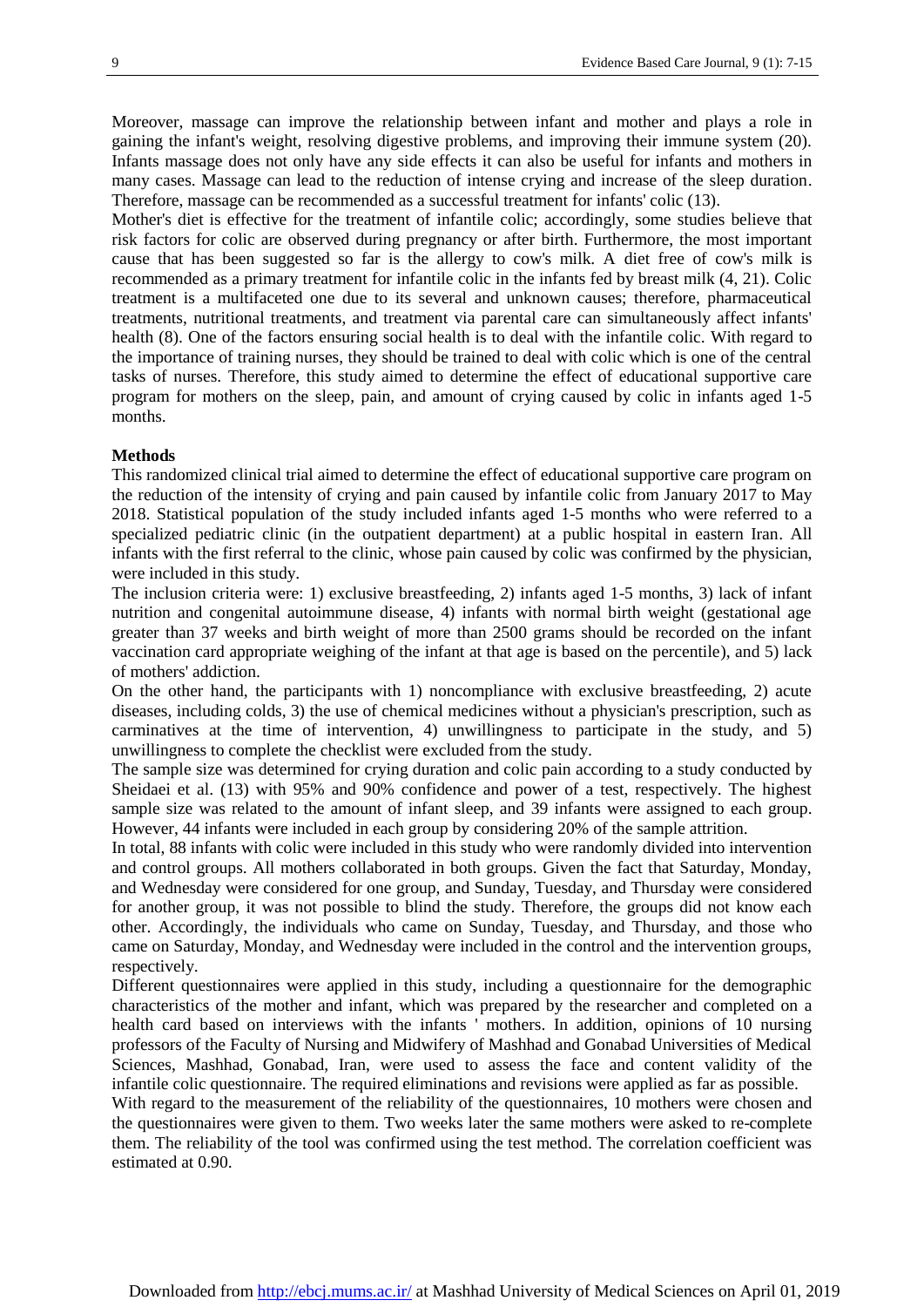Visual Analogue Scale (VAS) was the main instrument for the measurement of infantile colic, which assessed the intensity of infants' pain before and after the intervention in both groups. The VAS is a standard instrument for the measurement of pain which is the most commonly used instrument worldwide (22, 23). Finally, a checklist was used for registering the crying duration. The intensity of crying (i.e., less than 60 min, between 60-120 min, and more than 120 min) in 24 h was marked during one week in the respective form before and after intervention in two groups.

At the beginning of the study, intervention and control groups were provided with the probiotic drop (Pedilact Zisttakhmir. Co. Iran) that was given to mothers as a gift by the researcher. The mothers in both groups were given necessary instructions on how to complete the questionnaire and dosage, frequency, and the administration of the medicine according to the physician's instructions. In both groups, the duration of infant crying in 24 h, the intensity of colic pain in 24 h, and demographic data of the mothers and infants for 8 days were recorded in the checklists.

The intervention group consisted of a feasibility session, a 90-min educational supportive care program, in person and single, providing educational materials and manuals that included the elimination of cow's milk and dairy products from the mother's diet, the use of PediLact drops, correct technique for breastfeeding, kangaroo mother care , massage therapy, and modifications in the mother's diet. The mothers were recommended to implement the educational supportive care program for 8 days (21, 24) (Table 1). Subsequently, the mothers were asked to observe the above issues on alternate days during a week, one of the children was asked to answer the above questions on the phone, and in the case of failure to observe the educational points in two consecutive days, the participant was excluded from the study. The control group received only routine treatment for 8 days. The intensity of colic pain and duration of crying during 24 h were compared before and eights after the treatment. Data analysis was performed in SPSS software (Version 24). It consisted of two descriptive and analytical sections. Descriptive statistics included central indices and dispersion, such as mean, standard deviation, and frequency distribution which were used to describe the participants' characteristics. Analytical section initially examined the homogeneity of the two groups in terms of underlying and interventional variables. The Chi-square and Fisher's exact tests were used to investigate the homogeneity of qualitative variables of colic symptoms. Moreover, independent t-test was utilized for age, gestational age, infancy, birth weight, and infant weight. The number of pregnancies and children was evaluated using the Mann-Whitney U test. Subsequently, the independent and the paired t-tests were applied to compare the groups and intra-group, respectively. Confidence coefficient of the tests was estimated at 95%.

| Program's<br>aspects | Intervention                                                                        |  | Interventions protocol                                                                                                                                                                                                                                                                                        |  |
|----------------------|-------------------------------------------------------------------------------------|--|---------------------------------------------------------------------------------------------------------------------------------------------------------------------------------------------------------------------------------------------------------------------------------------------------------------|--|
| Educational          | The elimination<br>of cow's milk and<br>dairy products<br>from the mother's<br>diet |  | Mothers of the intervention group were recommended to remove cow's<br>milk and dairy products from their diet for 8 days that was related to the<br>educational supportive care program. Mothers were recommended to<br>receive one gram of calcium per day.                                                  |  |
| Caring               | The use of<br>probiotics                                                            |  | How to pour the drops, the amount of its use according to the physician, as<br>well as how to keep it was taught to the mothers.                                                                                                                                                                              |  |
| Supportive           | Correct<br>breastfeeding<br>technique                                               |  | Suitable position during breastfeeding, correct breastfeeding, improper<br>nutrition methods                                                                                                                                                                                                                  |  |
| Caring               | Kangaroo care                                                                       |  | Kangaroo mother care includes three components, skin contact, exclusive<br>breastfeeding, and support of couples and infants.                                                                                                                                                                                 |  |
| Caring               | Massage therapy                                                                     |  | The correct method of massage was taught to the mothers                                                                                                                                                                                                                                                       |  |
| Educational          | Modification in<br>mother's diet                                                    |  | Some of the materials that cause colic include allergens in eggs, cereals,<br>cakes, fish, spices and preservatives, vegetables and some cucurbits, such<br>as eggplants that cause colic. If these items are eliminated from or reduced<br>in the mothers' diet, the colic pain will be declined in infants. |  |

**Table 1: Intervention protocol during meetings**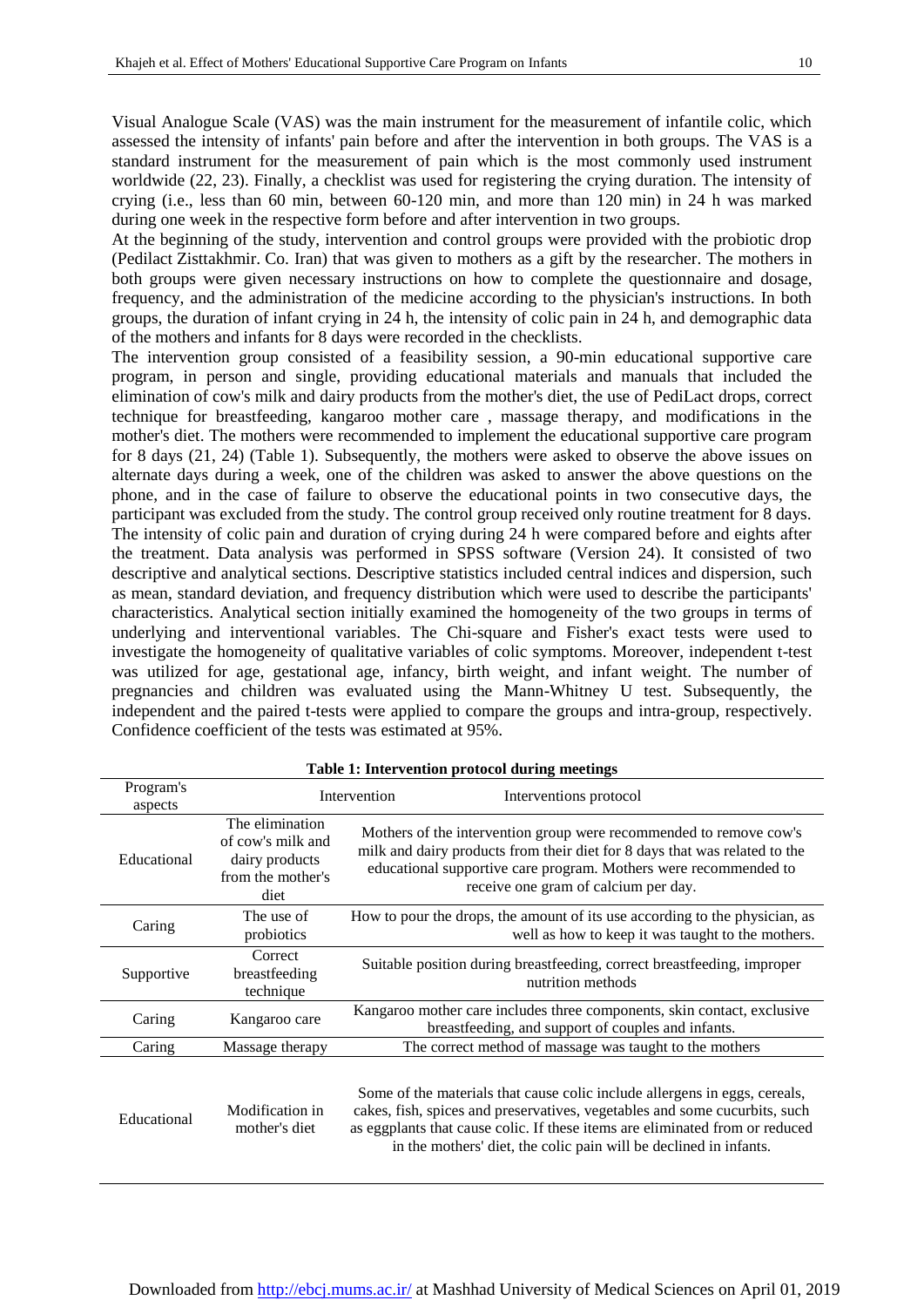#### **Results**

This study included 88 infants who attended until the end of the study. Table 2 summarizes and compares the demographic characteristics of the mothers and infants. In total, 23 infants (52.3%) in the intervention and control groups were female. The Chi-square test did not show any significant difference in terms of the infants' gender between the two groups  $(P=0/001)$  and the two groups were homogeneous. The mean age of the infants in the intervention and control groups was  $57.6\pm 22.7$  and  $61.1\pm27.2$  days, respectively. The number of infants in both groups was equal in terms of gender, and each group consisted of 23 female (52.3%) and 21 males (47.7%). Accordingly, the two groups were homogeneous in terms of demographic characteristics (Table 2).

| control groups                          |                    |                     |                       |  |  |  |
|-----------------------------------------|--------------------|---------------------|-----------------------|--|--|--|
|                                         | Group              |                     |                       |  |  |  |
| Variable                                | Intervention       | Control             | Result                |  |  |  |
|                                         | $Mean \pm SD$      | $Mean \pm SD$       |                       |  |  |  |
| Mother's age (old)                      | $6.2 \pm 29.4$     | $5.8 \pm 30.0$      | $P=0.61$ <sup>*</sup> |  |  |  |
| Number of pregnancies                   | $1.3 \pm 2.2$      | $0.9 \pm 2.2$       | $P=0.71***$           |  |  |  |
| Number of children                      | $0.8 \pm 1.9$      | $0.9 \pm 2.1$       | $P=0.40**$            |  |  |  |
| Gestational age (weeks)                 | $1.0 \pm 38.8$     | $1.0 \pm 38.4$      | $P=0.15^*$            |  |  |  |
| Infant's age (days)                     | $22.7 \pm 57.6$    | $27.2 \pm 61.1$     | $P=0.49^*$            |  |  |  |
| Weight at birth (g)                     | $439.6 \pm 3257.1$ | $328.6 \pm 3140.8$  | $P=0.16*$             |  |  |  |
| Weight at the time of<br>referral $(g)$ | $940.3 \pm 5149.8$ | $1128.0 \pm 5149.8$ | $P=0.52^*$            |  |  |  |

| Table 2: Comparison of demographic characteristics in mothers and infants in the intervention and |
|---------------------------------------------------------------------------------------------------|
| control groups                                                                                    |

\*Independent t-test

\*\* Mann-Whitney U test

Fisher's exact test did not show any significant difference between the two groups in symptoms of colic including crying more than three hours a day, three days a week, and three weeks, flushing, parachroma around the lips, abdominal distension, lifting and pulling up the legs into the abdomen, coldness of the ends, and punching the hands. (Table 3).

|                                                     | Group         |               |                  |
|-----------------------------------------------------|---------------|---------------|------------------|
| Variable                                            | Intervention  | Control       | Result           |
|                                                     | Number $(\%)$ | Number $(\%)$ |                  |
| Crying more than three hours a day                  | 44 (100.0)    | 43 (97.7)     | $_{\rm *P=1.00}$ |
| Crying more than three days a week                  | 40(90.9)      | 42 (95.5)     | $*P=0.676$       |
| Crying more than three weeks                        | 32(72.7)      | 29(65.9)      | ** $P=0.49$      |
| Flushing                                            | 42(95.5)      | 37(84.1)      | $P=0.16$         |
| Parachroma around the lips                          | 23(52.3)      | 14(31.8)      | ** $P=0.05$      |
| Abdominal distension                                | 35 (79.5)     | 40(90.9)      | $*$ $P=0.11$     |
| Lifting and pulling up the legs into<br>the abdomen | 43 (97.7)     | 39 (88.6)     |                  |
| Coldness of the ends                                | 15(34.1)      | 13(29/5)      | ** $P=0.65$      |
| Punching the hands                                  | 33(75.0)      | 30(68.2)      | **P=0.48         |

**Table 3: Symptoms of colic in both intervention and control groups before intervention**

\* Fisher's exact test

\*\* Chi-square test

According to the results of this study, the mean pain intensity score of infants was  $5.4\pm1.0$  and 5.6±1.0 in the intervention and control groups, respectively. The mean pain intensity score by independent t-test was not significant  $(P=0.59)$ . The mean pain intensity after the intervention was 3.7±0.8 and 4.8±0.9 in the intervention and control group, respectively. This difference was found to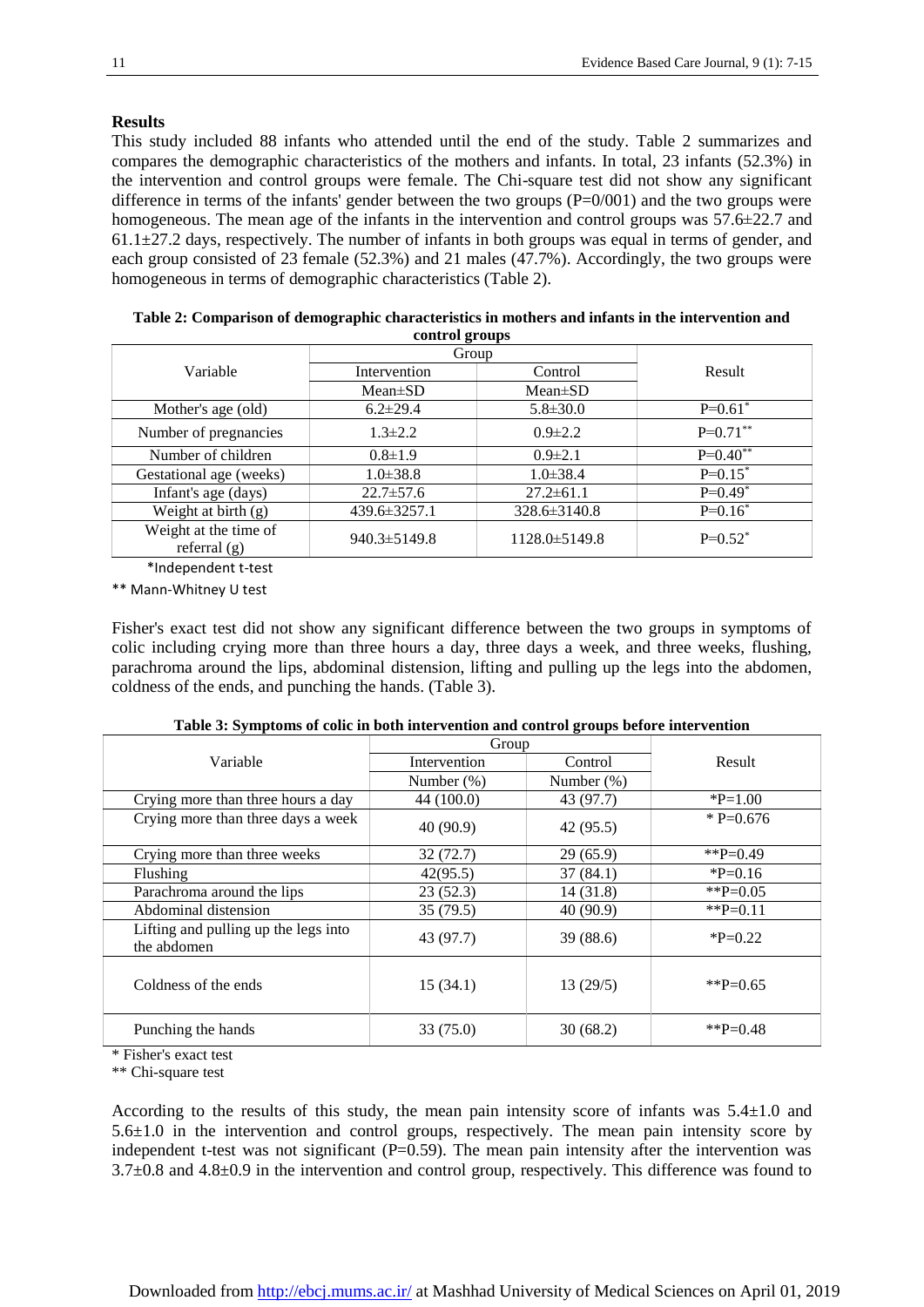be significant using independent t-test (P<0.001). The pain intensity after intervention decreased by  $0.7\pm1.7$  in the intervention group and  $0.7\pm0.7$  in the control group. According to the result obtained by the independent t-test, this difference was significant. The pain reduction in the intervention group was significantly higher (P<0.001). Duration of crying caused by colic in infants before and after the intervention in the control and intervention groups was  $89.4 \pm 2.2$  and  $88.1 \pm 4.1$  min, respectively. The Mann-Whitney U test did not show a significant difference (P=0.07).

Duration of crying after intervention in the intervention and control groups were equal to  $66.6\pm6.2$ and 79.2±4.5, respectively, which is statistically significant (with the use of the Mann-Whitney U test  $(P<0.001)$ . Moreover, the duration of crying after intervention decreased by 22.8 $\pm$ 6.2 min in the intervention group. It also decreased by 8.9±6.2 min in the control group. This difference was statistically significant (with the use of the Mann-Whitney U test  $(P< 0.001)$ ). The decreased duration of crying was significantly higher in the intervention group (Table 4).

| Variable                         |                                                                  | Group          |                | Results of the     |
|----------------------------------|------------------------------------------------------------------|----------------|----------------|--------------------|
|                                  |                                                                  | Intervention   | Control        | between-group test |
|                                  |                                                                  | $SD \pm Mean$  | $SD \pm Mean$  |                    |
| Intensity of pain                | Before intervention                                              | $5.4 \pm 1.0$  | $5.6 \pm 1.0$  | $P=0.58$           |
|                                  | After intervention                                               | $3.7 \pm 0.8$  | $4.8 \pm 0.9$  | $*P<0.001$         |
|                                  | Difference between before<br>intervention and after intervention | $-1.7+0.7$     | $-0.7+0.7$     | $*P<0.001$         |
|                                  | Results of the intra-group test                                  | #P<0.001       | #P<0.001       | -                  |
| Duration of crying<br>in minutes | Before intervention                                              | $89.4 \pm 2.2$ | $88.1 \pm 4.1$ | ** $P = 0.07$      |
|                                  | After intervention                                               | $66.6 \pm 6.2$ | $79.2 + 4.5$   | ** $P<0.001$       |
|                                  | Difference between before<br>intervention and after intervention | $-22.8+6.2$    | $-8.9+6.2$     | ** $P< 0.001$      |
|                                  | Results of the within-group test                                 | $\#$ #P<0.001  | $\#$ #P<0.001  |                    |

#### **Table 4: Mean of pain intensity and duration of crying in infants before and after intervention in the control and intervention groups**

\* Independent t-test

\*\* Mann-Whitney U test

## Wilcoxon test

# Paired t-test

#### **Discussion**

This study aimed to determine the effect of mothers' educational supportive care program on colic pain and the amount of crying in infants aged 1-5 months. The results of the study indicated that the mean pain intensity in the intervention group significantly declined after the intervention, compared to the control group. Therefore, it can be claimed that the educational supportive care program can affect improving colic symptoms. Moreover, it was found that there is a significant difference between the mean duration of crying after intervention in both intervention and control groups. Duration of the crying after the intervention was significantly lower than that in the control group.

Studies showed that the improvement of breastfeeding in infants can decline infantile colic (8, 25). These studies are consistent with the present study due to the effect of breastfeeding training on colic pain. Imaniye et al. (2004) mentioned that sensitivity to cow milk is one of the factors causing infantile colic. It was also found that infants with colic whose mothers did not consume dairy products for 2 weeks did not improve significantly, compared to the control group. They concluded that the elimination of dairy products from the diet of lactating mothers did not improve colic pain (26). The reason for differences between the results of this study and the present study may be caused by differences in the methodology. Dairy products were eliminated from the diet of the intervention group in this study, which was one of the educational supportive care programs in the intervention group.

Therefore, colic pain was reduced in this study, which may be due to other supportive care actions of a comprehensive program, including diet modification, and kangaroo mother care. In a systematic study conducted by Sung et al. (2013), the effect of probiotic products with Lactobacillus reuteri was evaluated on infantile colic. This meta-analysis collected the results of 12 studies (1825 infants). According to the results of their study, only 6 cases of probiotic reduced the crying. Finally, it was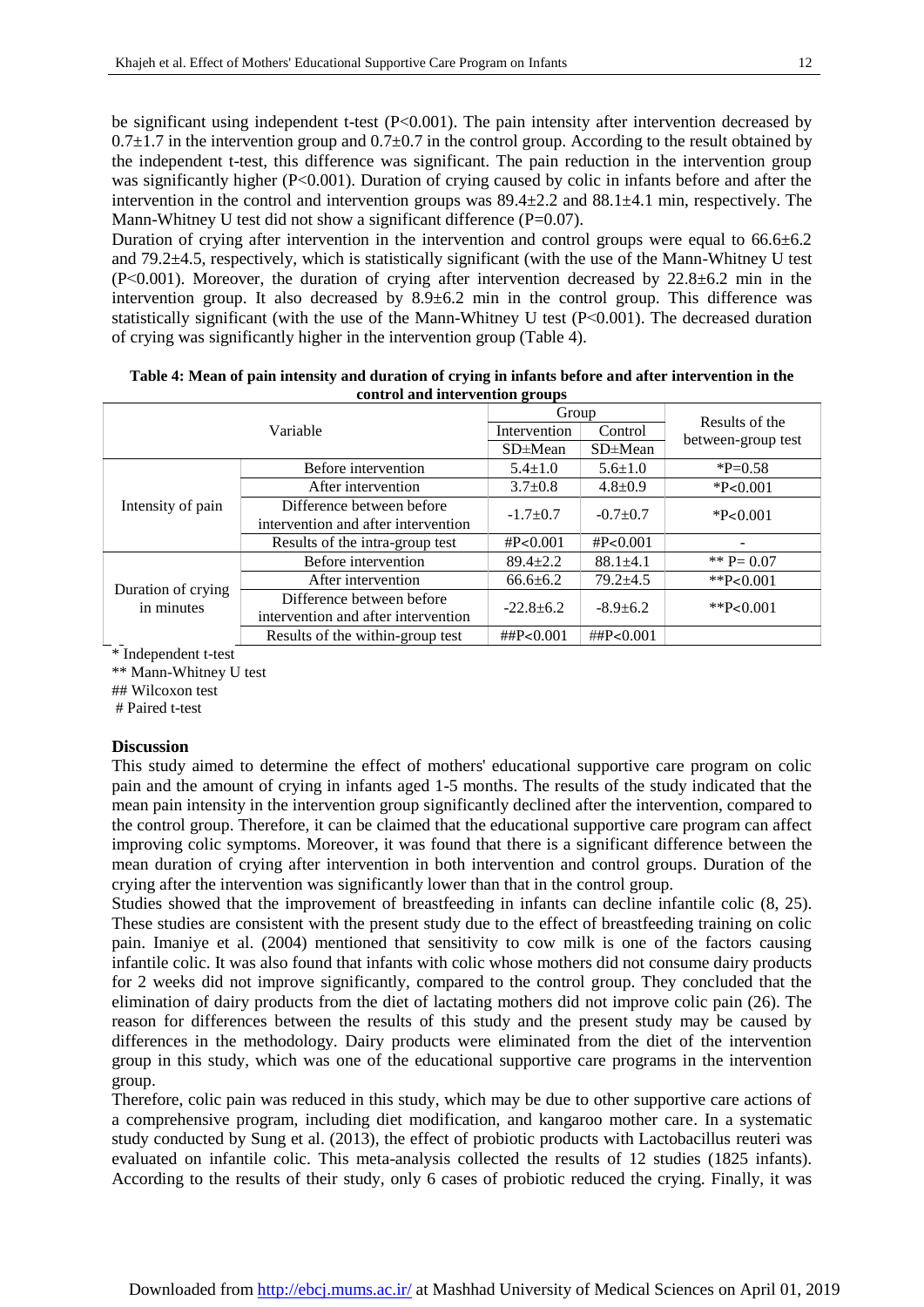concluded that although probiotics affected removing infantile colic symptoms in some studies, there are still inadequate reasons and further studies should be conducted in this domain (12). This finding is consistent with the results obtained from this study.

Probiotics can reduce the duration of crying of infants within 24 h; however, the use of probiotic is one of the items of mothers' educational supportive care programs in the intervention group. Although the infants in the control group consumed probiotic drops for one week, the pain caused by infantile colic did not significantly decrease in the intervention group.

David J et al. (2005) determined the effect of the mothers' low-level allergen diet on colic among breastfeeding infants. This randomized controlled trial was conducted on the infants less than 6 weeks of age with breast milk feeding. It was concluded that eating allergens by mothers is an important factor causing colic in infants fed by breast milk (24). Their findings are in line with the results of this study.

The limitations of the study include differences in the responses to pain, previous experience of pain by the infants, and treatment of infantile colic pain under the mothers' care at home. Therefore, the implementation of all the trained principles and the non-use of traditional treatments are based on the mother's statements.

#### **Implications for Practice**

This study aimed to determine the effect of educational supportive care program on the intensity of pain and the duartion of crying caused by colic in infants aged 1-5 months. Infantile colic is a multifactor problem, and the obtained results cannot confirm or reject the role of other causes for this problem. Therefore, it can be concluded that maternal compliance with a healthy diet, massage therapy, and kangaroo mother care can be effective for the treatments of colic pain in infants. In addition, an educational supportive care program can be used as a suitable and convenient method to treat infantile colic. On the other hand, this study showed that educational supportive care program can affect the reduction of the intensity of crying and pain. It also can improve symptoms of colic in infants. Moreover, the significance of the role of a continual and effective education is highlighted. It is suggested that further studies examine the long-term effects of this supportive package and its effect on the mothers' mental state. Moreover, further studies should provide a group and peer educational supportive care program.

#### **Acknowledgment**

The authors would like to express our gratitude to the authorities of the School of Nursing and Midwifery affiliated to Mashhad University of Medical Sciences, Mashhad, Iran, for providing the required facilities and permits. We also thank the pediatricians and personnel working at Allameh Bohlol Gonabadi Hospital for their guidance. Finally, we sincerely thank all the families participated in this study. All the thesis results have been registered with the ethics code no. IR.MUMS.REC.1396.345 under the registration number of IRCT20171102037187N2 at the Iranian Registry of Clinical Trials website (IRCT.ir).

#### **Conflict of interest**

The authors declare that there is no conflict of interests regarding the publication of this study.

#### **References**

- 1. Søndergaard C, Skajaa E, Henriksen TB. Fetal growth and infantile colic. [Arch Dis Child Fetal](https://www.ncbi.nlm.nih.gov/pubmed/?term=Fetal+growth+and+infantile+colic.+Archives+of+Disease+in+Childhood-Fetal+and+Neonatal+Edition)  [Neonatal Ed.](https://www.ncbi.nlm.nih.gov/pubmed/?term=Fetal+growth+and+infantile+colic.+Archives+of+Disease+in+Childhood-Fetal+and+Neonatal+Edition) 2000 Jul;83(1):F44-7.
- 2. Treem WR. Infant colic. A pediatric gastroenterologist's perspective. [Pediatr Clin North Am.](https://www.ncbi.nlm.nih.gov/pubmed/?term=Infant+colic%3A+A+pediatric+gastroenterologist%E2%80%99s+perspective) 1994 Oct;41(5):1121-38.
- 3. Sayyari AA, Yeganeh MH, Valaee N. Assessment the relationship between anal stenosis and neonatal colic. Pajoohandeh Journal. 2011;15(6):242-246.
- 4. Saeidi R, Tafazoli M, Robatsangi Golami M. Kangaroo mother care for infantile colic: a randomized clinical trial. Tehran University Medical Journal. 2010;67(12).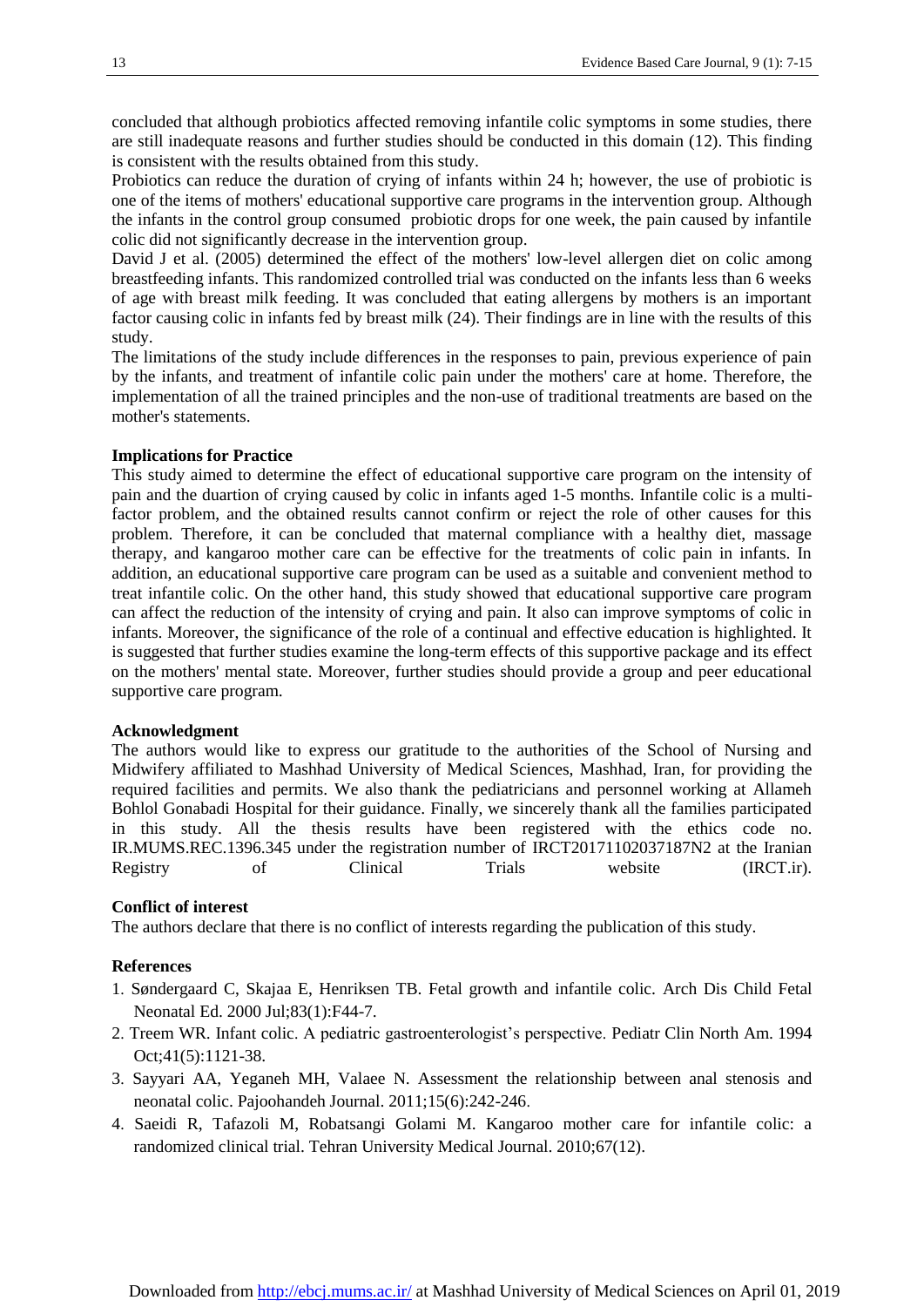- 5. Lucassen P, Assendelft W, van Eijk JT.M, Gubbels J, Douwes A, Van Geldrop W. Systematic review of the occurrence of infantile colic in the community. [Arch Dis Child.](https://www.ncbi.nlm.nih.gov/pmc/articles/PMC1718751/) 2001 May; 84(5): 398–403.
- 6. Attarha M, Rosbahani N, Yosefi P. Effect of fennel essence and grape water syrup on infantile colic. BMJ Publishing Group Ltd.2008; 93(2).
- 7. Rafeey M, Mostafa Gharehbaghi M, Shoaran M, Gholshaian F. Survey in efficacy of probiotics in infantile colic. Research in Medicine. 2016;40(3):135-42.
- 8. Nouhi E, Soltaninejad A, Safizadeh H. Feeding patterns and colicky infants. J Qual Res Health Sci. 2011; 11 (1 and 2) :51-58.
- 9. Savino F, Pelle E, Palumeri E ,Oggero R, Miniero R. Lactobacillus reuteri (American Type Culture Collection Strain 55730) versus simethicone in the treatment of infantile colic: a prospective randomized study. Pediatrics. 2007;119(1):e124-e30.
- 10. Hill DJ, Hudson IL, Sheffield LJ, Shelton MJ, Menahem S, Hosking CS. A low allergen diet is a significant intervention in infantile colic: results of a community-based study. [J Allergy Clin](https://www.ncbi.nlm.nih.gov/pubmed/?term=A+low+allergen+diet+is+a+significant+intervention+in+infantile+colic%3A+results+of+a+community-based+study)  [Immunol.](https://www.ncbi.nlm.nih.gov/pubmed/?term=A+low+allergen+diet+is+a+significant+intervention+in+infantile+colic%3A+results+of+a+community-based+study) 1995 Dec;96(6 Pt 1):886-92.
- 11. Clifford TJ, Campbell MK, Speechley KN, Gorodzinsky F. Infant colic: empirical evidence of the absence of an association with source of early infant nutrition. [Arch Pediatr Adolesc Med.](https://www.ncbi.nlm.nih.gov/pubmed/?term=Infant+colic%3A+empirical+evidence+of+the+absence+of+an+association+with+source+of+early+infant+nutrition) 2002 Nov;156(11):1123-8.
- 12. Sung V, Collett S, de Gooyer T, Hiscock H, Tang M, Wake M. Probiotics to prevent or treat excessive infant crying: systematic review and meta-analysis. JAMA pediatrics. 2013 Dec;167(12):1150-7.
- 13. Sheidaei A, Abadi A, Nahidi F, Zayeri F, Gazerani N. Effect of massage on severity of cries and sleep duration among infants who suffer infantile colic: a randomized clinical trial. Pajoohandeh Journal. 2015;20(3):141-8.
- 14. khadivzadeh T, Karimi Fz, Tara F, Bagheri S. The Effect of Postpartum Mother–Infant Skin-to-Skin Contact on Exclusive Breastfeeding In neonatal period: A Randomized Controlled Trial. International Journal of Pediatrics. 2017 July;5(7):5409-17.
- 15. Khosravi Anbaran Z, Baghdari N, Sadeghi Sahebzad E, Moradi M, karimi FZ. Comparing Infant Nutrition in Wanted and Unwanted Pregnancies. International Journal of Pediatrics (Int J Pediatr). 2016; 4(12): 4043-4050.
- 16. Alexandrovich I, Rakovitskaya O, Kolmo E, Sidorova T, Shushunov S. The effect of fennel (Foeniculum vulgare) seed oil emulsion in infantile colic: a randomized, placebo-controlled study. [Altern Ther Health Med.](https://www.ncbi.nlm.nih.gov/pubmed/?term=The+effect+of+fennel+(Foeniculum+vulgare)+seed+oil+emulsion+in+infantile+colic%3A+a+randomized%2C+placebo-controlled+study) 2003 Jul-Aug;9(4):58-61.
- 17. Altman PM. Merbenyl syrup. Med J Aust. 1985 May 13;142(10):579-80.
- 18. Anabrees J, Indrio F, Paes B, AlFaleh K. Probiotics for infantile colic: a systematic review. BMC pediatrics. 2013;13:186.
- 19.Roosbahani N, Narenji F. Effect of massage on growth and sleep patterns of infants. Koomesh Journal. 2008;4(28):279-84.
- 20.Kulkarni A, Kaushik JS, Gupta P, Sharma H, Agrawal Rk. Massage and touch therapy in neonates: the current evidence. Indian pediatrics. 2010 Sep;47(9):771-6.
- 21. Jakobsson I, Lindberg T. Cow's milk as a cause of infantile colic in breast-fed infants. The Lancet. 1978 Aug 26;312(8087):437-9.
- 22.Bijur PE, Silver W, Gallagher EJ. Reliability of the visual analog scale for measurement of acute pain[. Acad Emerg Med.](https://www.ncbi.nlm.nih.gov/pubmed/11733293) 2001 Dec;8(12):1153-7.
- 23.Asadi-Noghabi F, Tavassoli-Farahi M, Yousefi H, Sadeghi T. Neonate pain management: what do nurses really know?. [Glob J Health Sci.](https://www.ncbi.nlm.nih.gov/pubmed/?term=Tavassoli-Farahi+M) 2014 Jul 14;6(5):284-93.